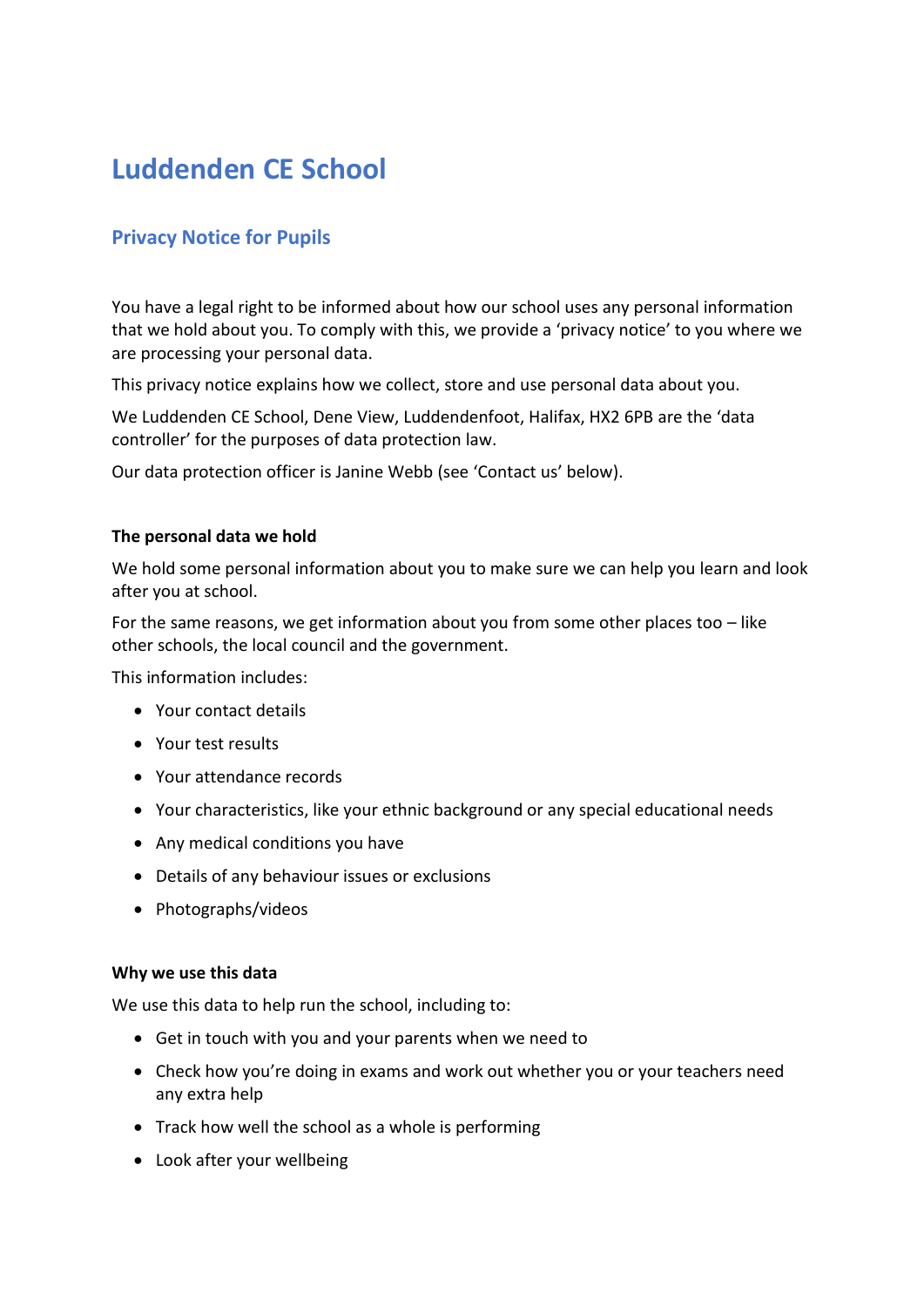# **Our legal basis for using this data**

We will only collect and use your information when the law allows us to. Most often, we will use your information where:

- We need to comply with the law
- We need to use it to carry out a task in the public interest (in order to provide you with an education)

Sometimes, we may also use your personal information where:

- You, or your parents/carers have given us permission to use it in a certain way
- We need to protect your interests (or someone else's interest)

Where we have got permission to use your data, you or your parents/carers may withdraw this at any time. We will make this clear when we ask for permission, and explain how to go about withdrawing consent.

Some of the reasons listed above for collecting and using your information overlap, and there may be several grounds which mean we can use your data.

# **Collecting this information**

While in most cases you, or your parents/carers, must provide the personal information we need to collect, there are some occasions when you can choose whether or not to provide the data.

We will always tell you if it's optional. If you must provide the data, we will explain what might happen if you don't.

#### **How we store this data**

We will keep personal information about you while you are a pupil at our school. We may also keep it after you have left the school, where we are required to by law.

We have a record retention schedule/records management policy which sets out how long we must keep information about pupils.

A copy of our record retention schedule/records management policy is available on the school website.

#### **Data sharing**

We do not share personal information about you with anyone outside the school without permission from you or your parents/carers, unless the law and our policies allow us to do so.

Where it is legally required, or necessary for another reason allowed under data protection law, we may share personal information about you with:

• Our local authority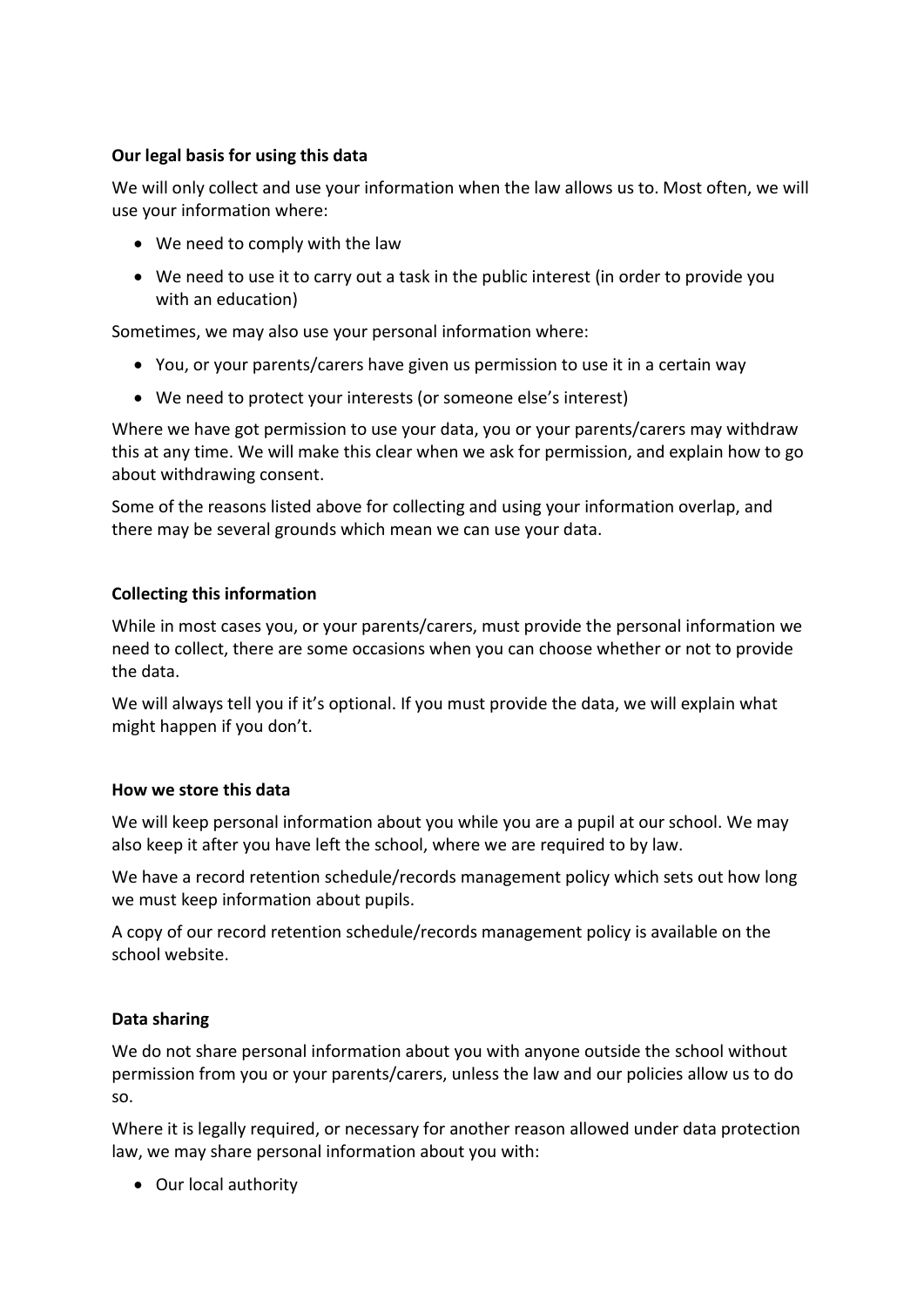- The Department for Education (a government department)
- Your family and representatives
- Educators and examining bodies
- Ofsted
- Suppliers and service providers
- Financial organisations
- Central and local government
- Our auditors
- Survey and research organisations
- Health authorities
- Security organisations
- Health and social welfare organisations
- Professional advisers and consultants
- Charities and voluntary organisations
- Police forces, courts, tribunals
- Professional bodies

#### **National Pupil Database**

We are required to provide information about you to the Department for Education (a government department) as part of data collections such as the school census.

Some of this information is then stored in the [National Pupil Database,](https://www.gov.uk/government/publications/national-pupil-database-user-guide-and-supporting-information) which is managed by the Department for Education and provides evidence on how schools are performing. This, in turn, supports research.

The database is held electronically so it can easily be turned into statistics. The information it holds is collected securely from schools, local authorities, exam boards and others.

The Department for Education may share information from the database with other organisations which promote children's education or wellbeing in England. These organisations must agree to strict terms and conditions about how they will use your data.

You can find more information about this on the Department for Education's webpage on [how it collects and shares research data.](https://www.gov.uk/data-protection-how-we-collect-and-share-research-data)

You can also [contact the Department for Education](https://www.gov.uk/contact-dfe) if you have any questions about the database.

#### **Transferring data internationally**

Where we share data with an organisation that is based outside the European Economic Area, we will protect your data by following data protection law.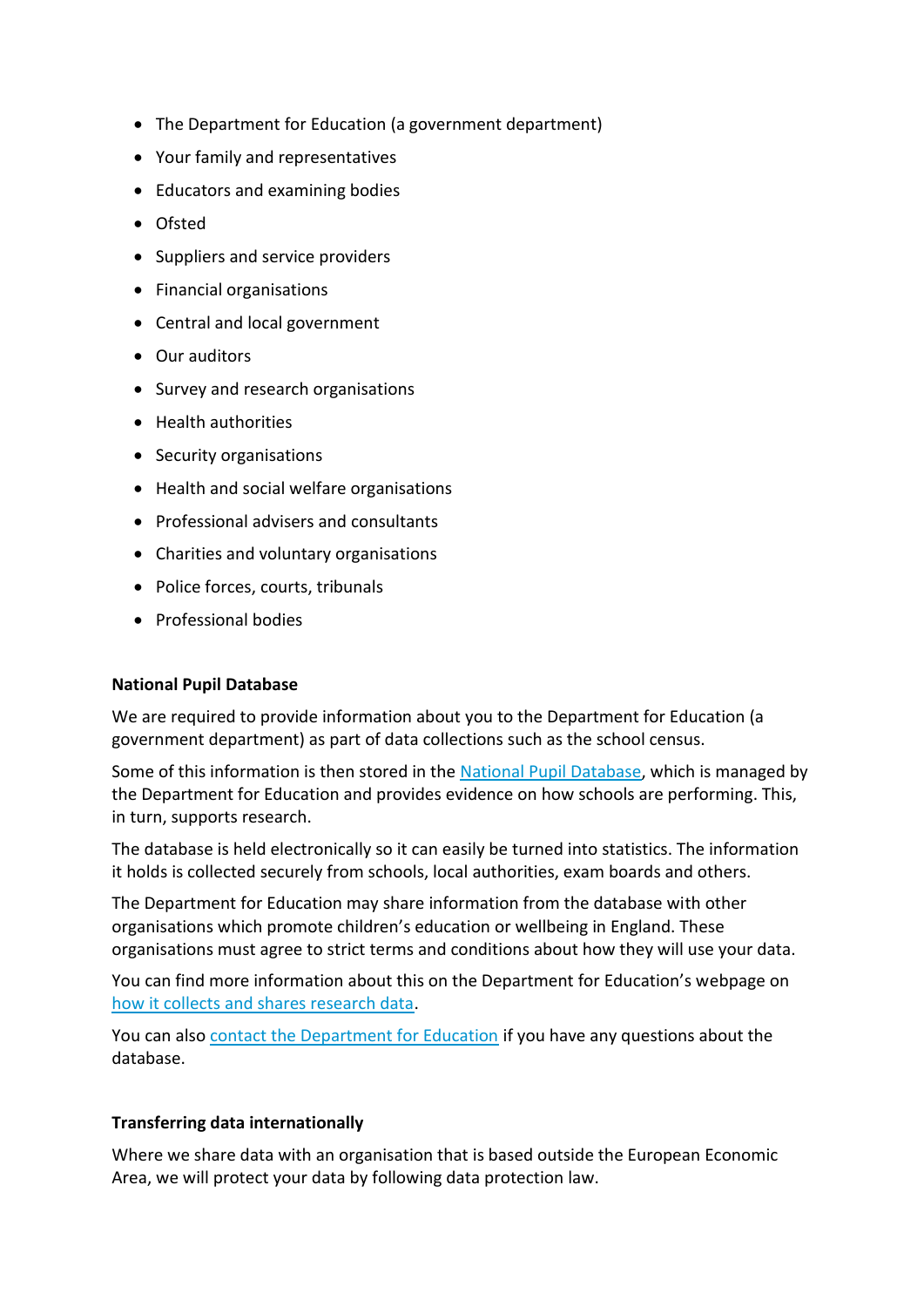# **Your rights**

# **How to access personal information we hold about you**

You can find out if we hold any personal information about you, and how we use it, by making a **'subject access request'**, as long as we judge that you can properly understand your rights and what they mean.

If we do hold information about you, we will:

- Give you a description of it
- Tell you why we are holding and using it, and how long we will keep it for
- Explain where we got it from, if not from you or your parents
- Tell you who it has been, or will be, shared with
- Let you know if we are using your data to make any automated decisions (decisions being taken by a computer or machine, rather than by a person)
- Give you a copy of the information

You may also ask us to send your personal information to another organisation electronically in certain circumstances.

If you want to make a request please contact our data protection officer.

#### **Your other rights over your data**

You have other rights over how your personal data is used and kept safe, including the right to:

- Say that you don't want it to be used if this would cause, or is causing, harm or distress
- Stop it being used to send you marketing materials
- Say that you don't want it used to make automated decisions (decisions made by a computer or machine, rather than by a person)
- Have it corrected, deleted or destroyed if it is wrong, or restrict our use of it
- Claim compensation if the data protection rules are broken and this harms you in some way

# **Complaints**

We take any complaints about how we collect and use your personal data very seriously, so please let us know if you think we've done something wrong.

You can make a complaint at any time by contacting our data protection officer.

You can also complain to the Information Commissioner's Office in one of the following ways: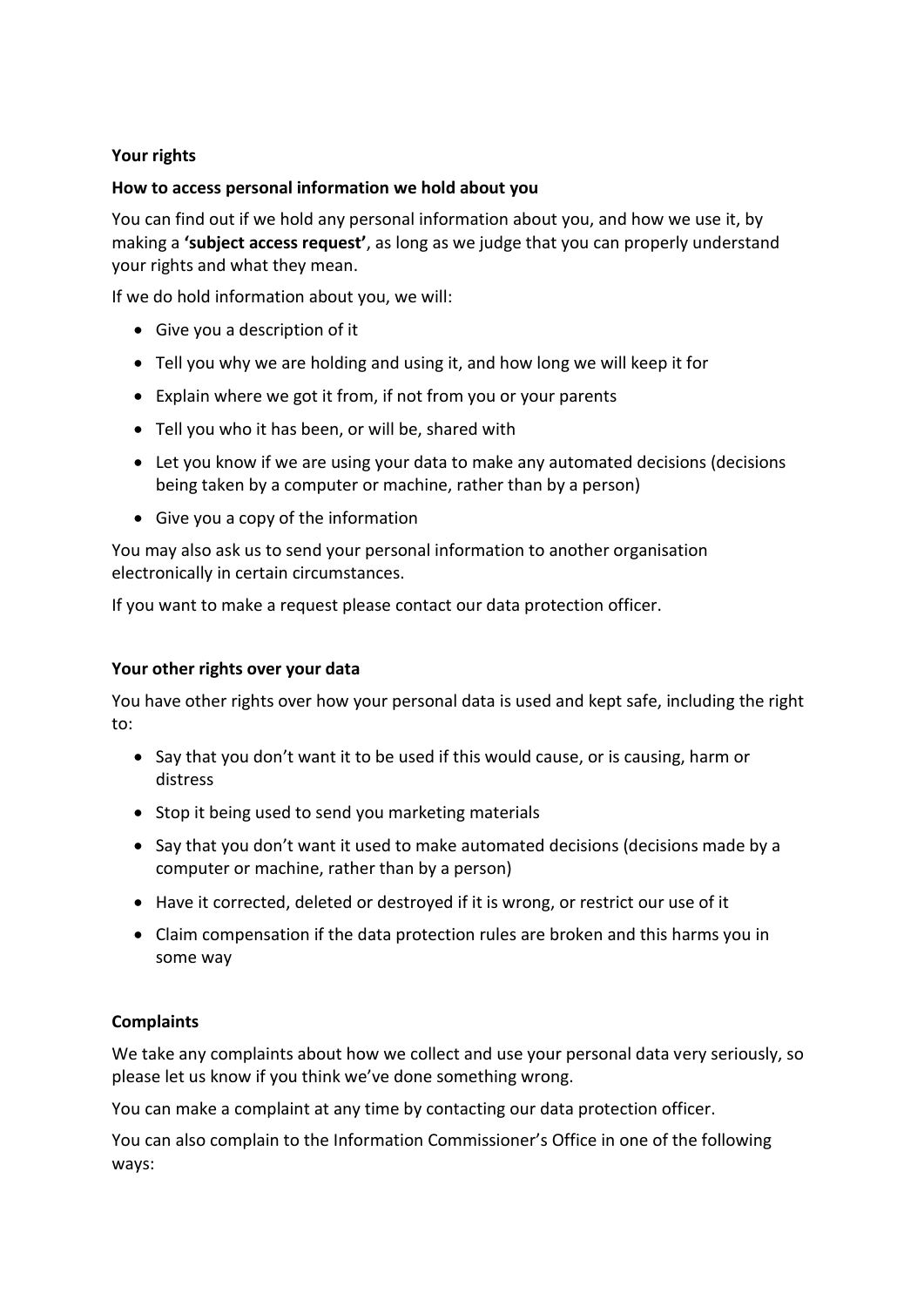- Report a concern online at<https://ico.org.uk/concerns/>
- Call 0303 123 1113
- Or write to: Information Commissioner's Office, Wycliffe House, Water Lane, Wilmslow, Cheshire, SK9 5AF

# **Contact us**

If you have any questions, concerns or would like more information about anything mentioned in this privacy notice, please contact our data protection officer:

• Janine Webb, Academy Business Manager, Scout Road Academy, Scout Road, Mytholmroyd, Hebden Bridge, HX7 5JR (01422 883327)

This notice is based on the [Department for Education's model privacy notice](https://www.gov.uk/government/publications/data-protection-and-privacy-privacy-notices) for pupils, amended to reflect the way we use data in this school.

# **How Government uses your data**

The pupil data that we lawfully share with the DfE through data collections:

- underpins school funding, which is calculated based upon the numbers of children and their characteristics in each school.
- informs 'short term' education policy monitoring and school accountability and intervention (for example, school GCSE results or Pupil Progress measures).
- supports 'longer term' research and monitoring of educational policy (for example how certain subject choices go on to affect education or earnings beyond school)

#### **Data collection requirements**

To find out more about the data collection requirements placed on us by the Department for Education (for example; via the school census) go to [https://www.gov.uk/education/data-collection-and-censuses-for-schools.](https://www.gov.uk/education/data-collection-and-censuses-for-schools) The National Pupil Database (NPD)

Much of the data about pupils in England goes on to be held in the National Pupil Database (NPD).

The NPD is owned and managed by the Department for Education and contains information about pupils in schools in England. It provides invaluable evidence on educational performance to inform independent research, as well as studies commissioned by the Department.

It is held in electronic format for statistical purposes. This information is securely collected from a range of sources including schools, local authorities and awarding bodies. To find out more about the NPD, go to

[https://www.gov.uk/government/publications/national-pupil-database-user-guide-and](https://www.gov.uk/government/publications/national-pupil-database-user-guide-and-supporting-information)[supporting-information.](https://www.gov.uk/government/publications/national-pupil-database-user-guide-and-supporting-information)